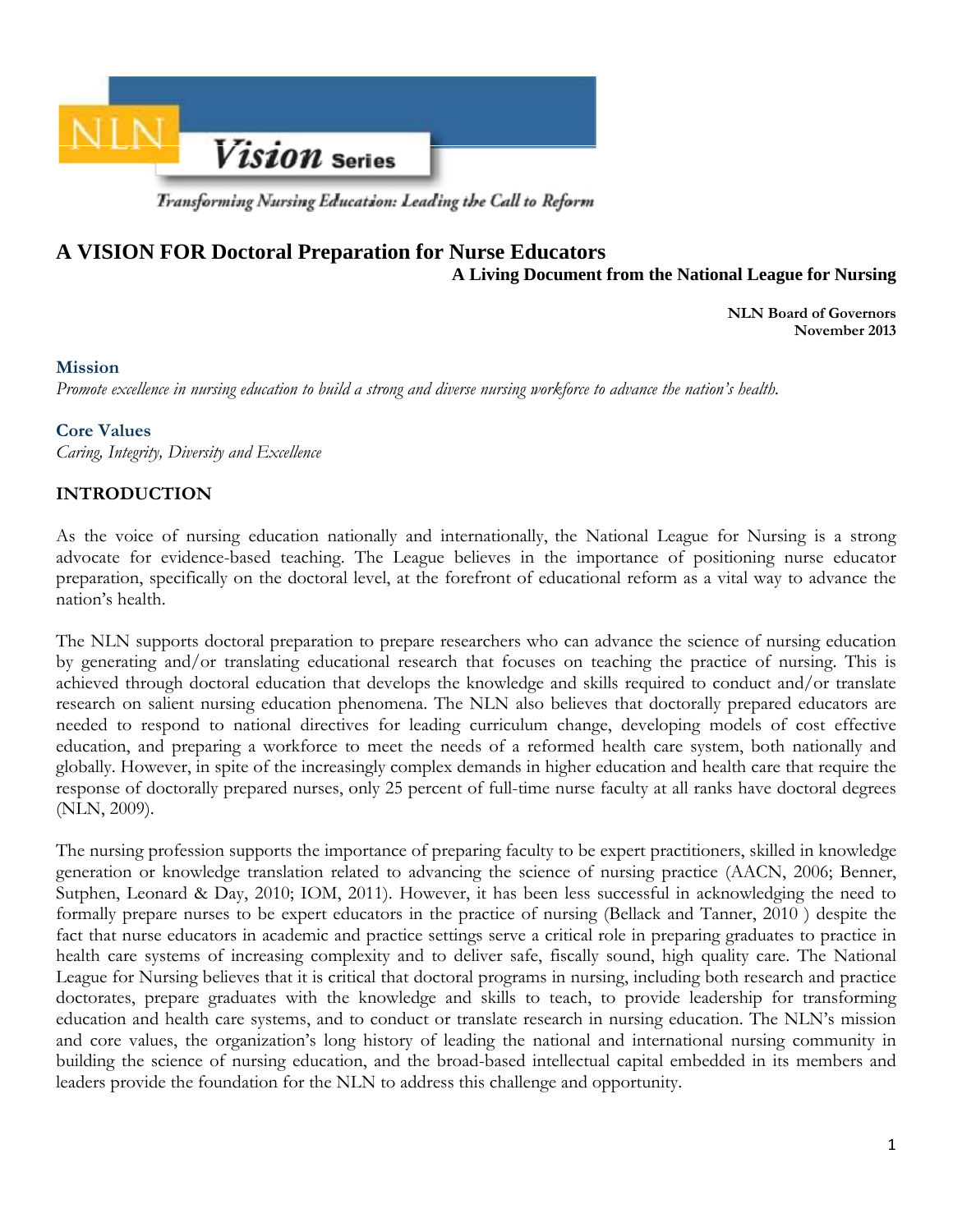### **BACKGROUND AND SIGNIFICANCE**

According to the Robert Wood Johnson Foundation-funded Institute of Medicine report, *The Future of Nursing: Leading Change, Advancing Health* (2011), there is a critical need for more doctorally prepared nurse educators to advance the science of nursing education, design educational systems that implement efficient and cost-effective programs of learning, and lead in the improvement and redesign of the health care system. Students in the health professions are entering the field at a time when demographic and economic forces have given rise to an urgent national priority to ensure the public's ability to access safe, high quality, and cost effective care. Concurrent societal concern about the cost and efficacy of higher education accentuates the need to develop a science that addresses the call for interprofessional education, team communication skills, and efficient ways to implement new clinical practice models. We must have research on our learning systems to support these efforts (Frenk, Chen, Bhutta, et al, 2010). For educational innovation to flourish in our nursing programs and address the issues facing the health professions, we must have research on our learning systems to support these efforts (Frenk, Chen, Bhutta, et al, 2010).

In 2008 the Carnegie Foundation endorsed doctoral education's utility for enhancing the practical as well as intellectual dimensions of professional life by focusing on the interdependence of liberal education and professional development for practice (Sullivan & Rosen, 2008). To be responsible stewards of the nursing profession and to address emerging needs of educational systems, the Carnegie Foundation for the Advancement of Teaching issued a report (Benner, Sutphen, Leonard & Day, 2010) calling for all graduate nursing programs to support the study of pedagogies specifically designed and evaluated for nursing education. The need for doctoral programs to include teacher education courses and experiential learning that better prepares future nursing faculty is integral to the report's recommendation to transform nursing education to meet the needs of today's health care system. The report further calls for schools, federal and state governments, and philanthropies to increase funding support for faculty to engage in the scholarship of teaching and learning.

Calling for doubling the number of nurses with doctorates by 2020 to add to the number of nurse faculty, the report notes that at no time has there been a greater need for research on nursing education. The current changes in nursing, health care, and education are creating an urgent need to prepare nurse educators to create innovative learning environments that develop the clinical reasoning skills required for practice in changing health care delivery systems. To achieve better care, better health, and lower costs, doctorally prepared nurse educators are needed more than ever in academic and practice settings to develop and incorporate evidence-based approaches to coordinated care within programs of learning and to expand graduates' views of patient-centered care, populationbased care, and team-centered coordination during care transitions.

A more diverse faculty workforce is critical as well. The NLN's commitment to champion diversity in the nurse educator workforce resonates with the national call to diversify the next generation of health care professionals and nurse educators to support high-quality health care for all population groups, specifically in primary care and community health care settings (IOM, 2011). Currently only about 12 percent of students enrolled in doctoral programs in nursing are from racial and ethnic minority groups (AACN, 2011). Although this demographic has shown a steady incremental increase over the past decade, the number of graduate nurses from minority backgrounds lags behind current population estimates. As the nursing profession strategizes to double the number of doctorally prepared nurses over the next decade, it is critical to enhance efforts to recruit and retain students from minority backgrounds so that they can significantly affect the development of systems, in both practice and education environments, in which all nurses work towards reducing health disparities and promoting culturally sensitive patient-care.

Additionally, current reports (NLN, 2009 & 2010) indicate that the faculty shortage still exists, and there remains insufficient numbers of doctorally prepared faculty. Broome (2009) notes that if more of the 50 percent of teaching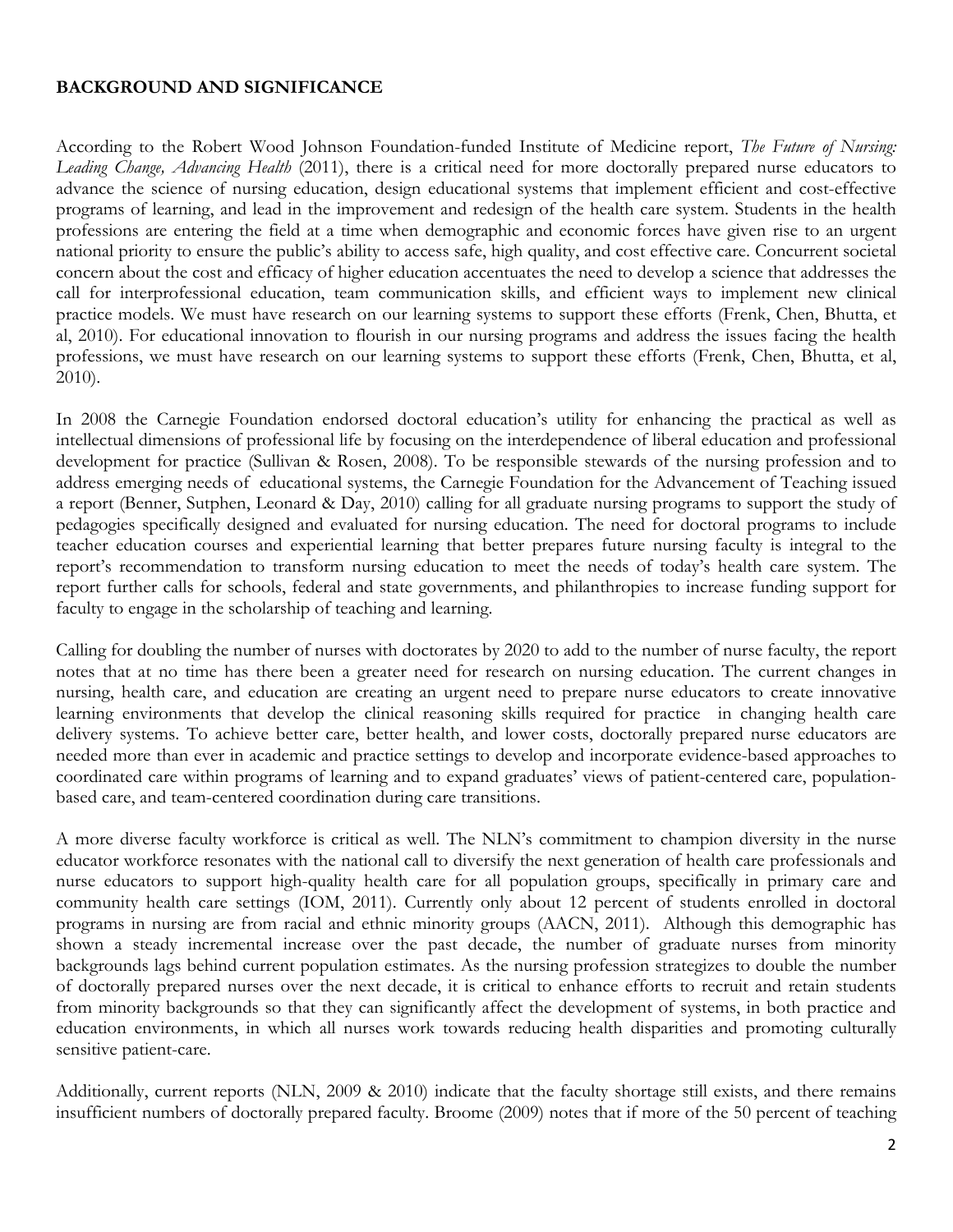faculty who are already prepared with master's degrees were to obtain doctoral degrees they would bring new insights to research questions and be able to develop substantial education-focused research careers. Minnick, Norman, Donaghey, Fisher & McKingan (2010) report that despite program descriptions indicating that doctoral research programs were preparing graduates for faculty positions, only 20 percent of the schools in their study required a teaching practicum. In subsequent work describing capacity issues in doctor of nursing practice programs (DNP), Minnick, Norman & Donaghey (2013) note that DNP programs, which propose to respond to the faculty shortage (AACN, 2006), in fact offer few educator or faculty role preparation courses in their programs. The authors urge that attention be given to programs of study that would better meet the need for more and better prepared nurse faculty. These findings are confirmed by Udlis & Mancuso (2012) who found that only 11.75 percent of DNP programs offer any form of nursing education courses that would help graduates develop educator skills.

Without doctorally prepared nurse educators to address these priorities and lead educational reform, the nursing profession risks producing a workforce that is not ready to provide accessible and affordable care to diverse populations in multiple settings. Nurse educators who understand and implement discipline-specific pedagogy are the vital link to a future workforce that will lead health care reform. While different doctoral programs (e.g., DNP, DNS, EdD, PhD, etc.) will emphasize practice, research, and education to varying extents, it is imperative that all doctoral programs prepare nurse educators to teach in both academic and practice environments.

# **THE NLN'S RESPONSE**

The National League for Nursing has actively given voice to the need for nursing scholars with discipline-specific pedagogical knowledge and skills (2002, 2005, 2007, 2012). The NLN:

- $\triangleright$  Was the first national nursing organization to assert that the nurse educator role requires specialized preparation (NLN, 2002) and develop core competencies for the nurse educator (NLN, 2005; NLN, 2012).
- Extends its support for nursing education research by committing operational funds to support scholarships specifically for doctoral students to encourage program completion in a timely manner and offers awards for students who focus their dissertation or DNP project on research in nursing education.
- $\triangleright$  Consistently advocates for faculty loan programs for tuition support for doctoral students who will assume faculty roles.
- Disseminated new "Priorities for Research in Nursing Education" (2012) to provide direction for doctoral students and others to continue to build the science of nursing education.

All of these endeavors designed and implemented by the NLN over the last two decades have focused on a core belief that the role of the nurse educator is complex. For both the faculty role in an academic setting or a professional nurse development role in a practice setting, we expect the successful educator to be an expert practitioner, possess the pedagogical knowledge of a skilled educator, and be engaged in either knowledge generation or knowledge translation. Additionally, it is essential that educators are able to evaluate outcomes of the educational models they design and implement. In practice disciplines like nursing, it is especially important that educators and practitioners alike be able to evaluate and demonstrate links between educational outcomes and patient care quality. This is a particularly challenging task in a health care system that is experiencing multiple stressors and undergoing rapid change.

# **CONCLUSION**

The NLN supports multiple ways (both master's, post-masters' certificates, and doctorate) for attaining nurse educator competencies. At the same time, to ensure that future nurses can practice competently in environments that demand the delivery of safe and cost effective systems-oriented, team-driven care, the NLN asserts that nurse educators prepared at the doctoral level need a deep understanding of the nursing discipline's practice foundations and an equally deep understanding of educational and evaluation theories and strategies. The future calls for new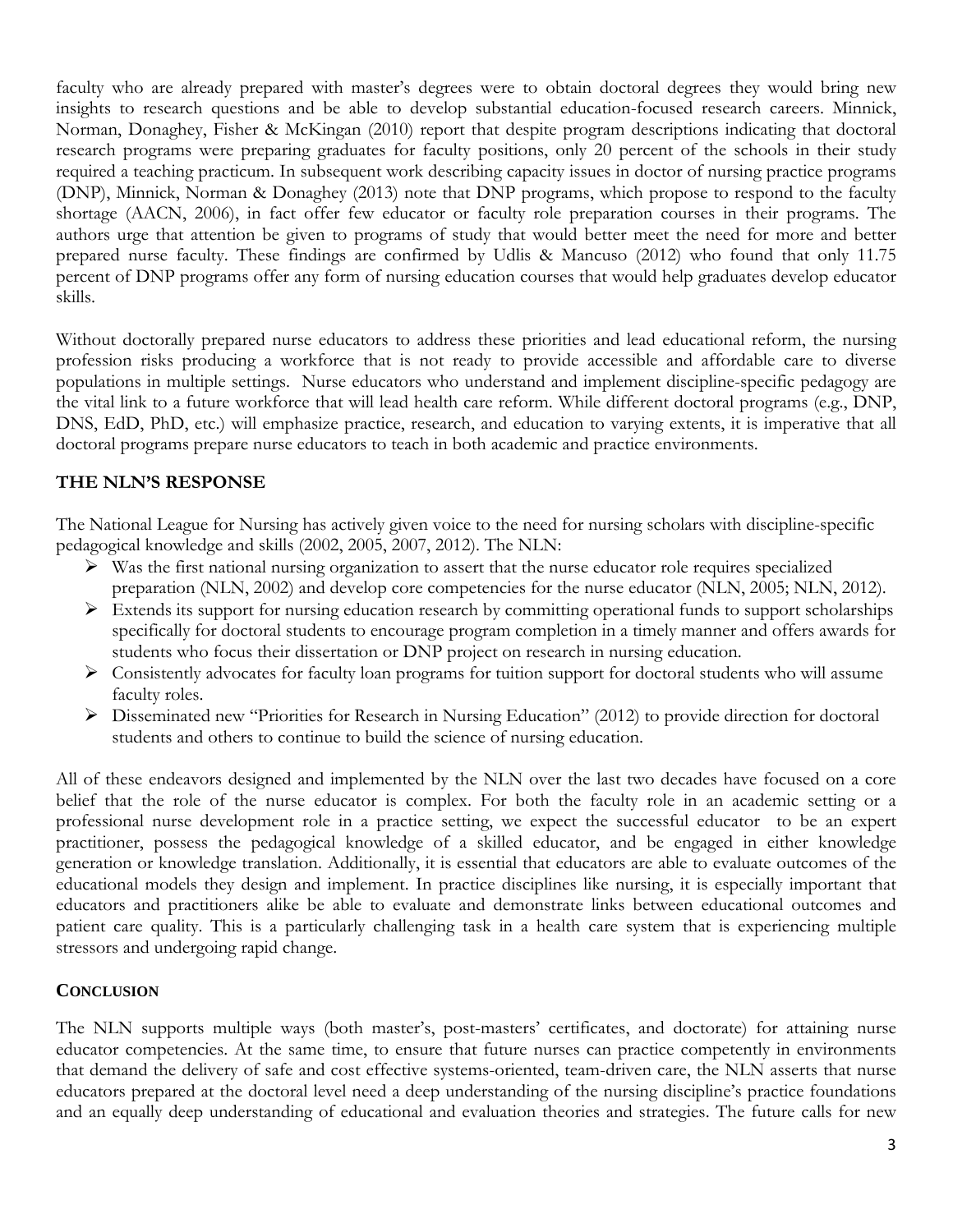ways to value the complex role of the nurse educator and to promote the practice of expert clinicians who can translate their knowledge and skills for students at all levels through evidenced-based teaching.

# **RECOMMENDATIONS**

### **For the Nursing Profession**

- $\triangleright$  By 2020, double the number of faculty with doctoral preparation in nursing education.
- $\triangleright$  Support the inclusion of formal academic preparation for the nurse educator and/or faculty role in doctoral program curricula.
- Advocate for research funding to investigate links between educational innovations and patient care outcomes.
- Affirm the need for educational models that foster greater diversity in doctoral programs.
- $\triangleright$  Design new clinical models of education that strengthen links between education, practice, and research and draw upon the expertise of doctorally prepared nurses skilled in knowledge generation and translation of nursing education research.
- Minimize degree completion time between BSN and MSN degrees and doctoral degrees, to more rapidly increase the number of nurse educators who are doctorally prepared with faculty role preparation.

# **For All Doctoral Programs**

- Maximize program capacity by establishing partnerships or consortia between schools of nursing with doctoral programs offering nurse educator preparation courses and/or faculty role preparation courses, and those lacking such programs.
- Facilitate doctoral student progression with effective curriculum sequencing and support (e.g., learning activities designed to contribute to the final scholarly product; structured faculty and peer mentoring; use of student cohorts; flexible pre-requisite requirements).
- $\triangleright$  Intensify efforts to recruit and retain students from minority backgrounds.
- $\triangleright$  Increase the number of distance accessible doctoral nursing programs with nurse educator. and/or faculty role preparation courses.

# **For Doctoral Programs Preparing Nurse Educators**

- Develop doctoral program courses to prepare graduates to:
	- -Design curricula that prepare students for patient-centered,

population-based care in interdisciplinary teams.

-Evaluate the impact of large scale educational innovations.

-Translate and implement findings from nursing education research.

-Manage learning environments with increasing student diversity.

-Use information technology-empowered learning strategies.

- Design opportunities for students to work on interdisciplinary research teams, contributing their educator expertise.
- Collaborate with schools of education to offer courses on program (vs curriculum) evaluation, student services support, innovative curriculum design, and grand scale use of information technologies.

# **For Deans, Directors, Chairs of Nursing Programs**

 $\triangleright$  Support faculty who are pursuing doctoral degrees with release time and/or financial assistance.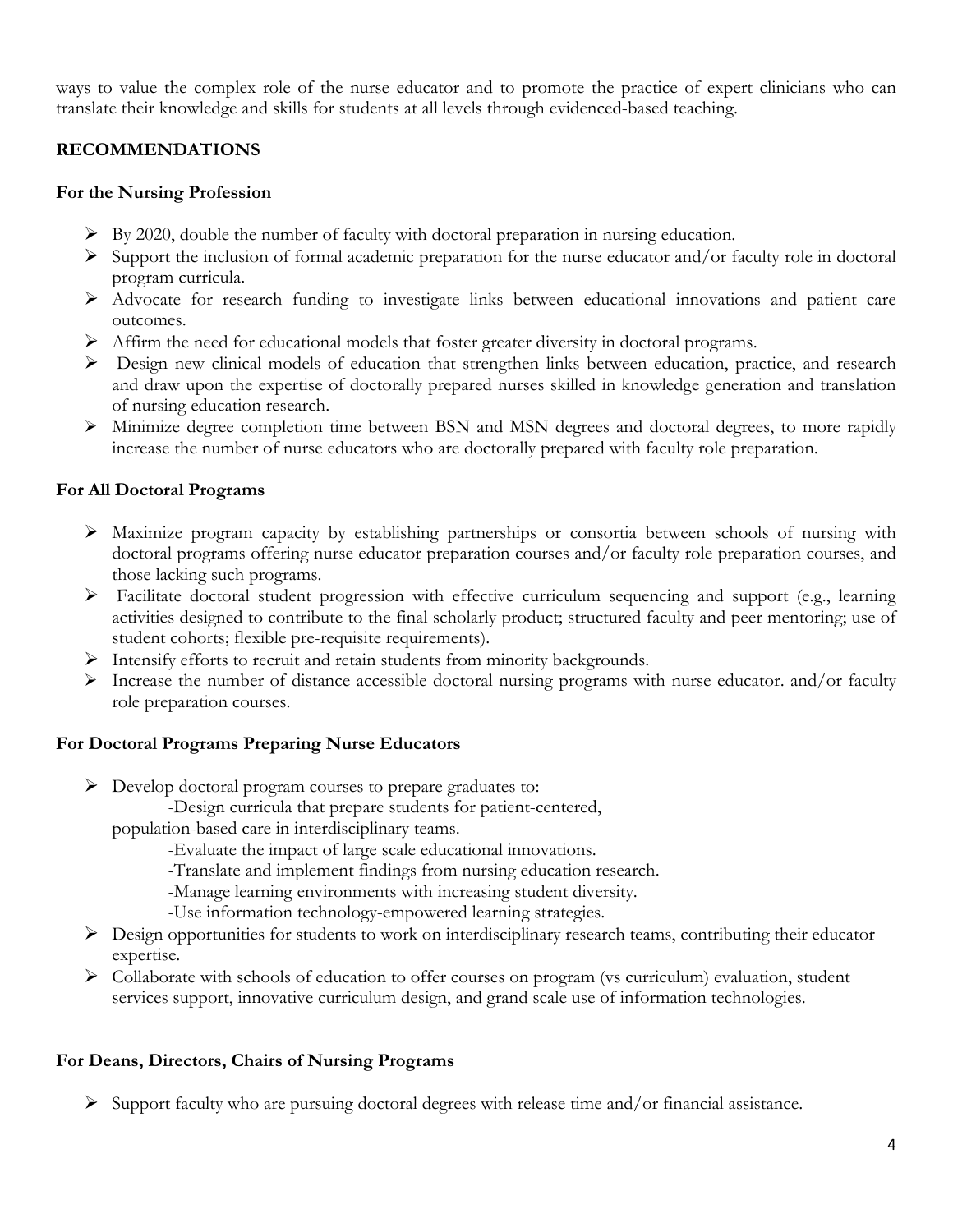- $\triangleright$  Establish orientation and mentoring programs to facilitate the transition of novice faculty into the faculty role and increase retention.
- $\triangleright$  For doctoral program preparing nurse educators as researchers, establish post-doctoral research centers at schools with faculty that have active programs of research in nursing education.
- $\triangleright$  Seek funding for post-doctoral research fellowships.

### **For the National League for Nursing**

- $\triangleright$  Establish post-doctoral nursing education research fellowships.
- $\triangleright$  Continue to obtain funding for scholarships and grants to support nurses whose doctoral studies focus on advancing the science of nursing education.
- $\triangleright$  Continue to advocate for a diverse body of doctoral students and obtain scholarship funding for underrepresented students who will seek nurse educator positions in academic and practice settings.
- Advocate for doctoral program funding support at state and federal levels.
- $\triangleright$  Offer faculty development programs that prepare faculty to teach in research or practice doctoral programs, including how to teach advanced research and scholarship skills.
- Design model curricula for graduate programs that prepare nurse educators, with special attention to differentiating between the competencies expected of the master's-prepared nurse educator and those expected of the doctorally prepared nurse educator.
- Support doctoral student publication efforts by expanding the NLN Scholarly Writing Retreat model.
- $\triangleright$  Contribute to nurse educator workforce development by maintaining data on: doctoral programs offering educator and faculty role preparation, faculty with doctoral preparation, and masters' programs/postmaster's certificate programs with educator preparation concentrations and majors.

### **REFERENCES**

AACN. (2006). *The Essentials of Doctoral Education for Advanced Nursing Practice*. Retrieved from http://www.aacn.nche.edu/publications/position/DNPEssentials.pdf.

Bellack, J. & Tanner, C., (2010). Our faculty for the future. *Journal of Nursing Education,* 49 (3), 123-124.

Benner, P., Sutphen, M., Leonard, V., & Day, L. (2010). *Educating nurses: A call for radical transformation.* San Francisco, CA: Jossey-Bass.

Broome, M. (2009). Building the science of nursing education; vision or improbable dream. *Nursing Outlook*, 57:177- 179.

Frenk, J., Chen, L., Bhutta, Z., Cohen, J., Crisp, N., Evans, T., . . . Zurayk, H. (2010). Health professionals for a new century: transforming education to strengthen health systems in an interdependent world. *The Lancet*, 376, 1923- 1958.

Institute of Medicine. (2011). *The future of nursing: Leading change, advancing health*. Washington, DC: National Academies Press.

Kirschling, J. M. (2013). Designing DNP programs to meet required competencies—context for conversations. AACN Doctoral Conference, January 2013 http://www.aacn.nche.edu/dnp/JK-2013-DNP.pdf.